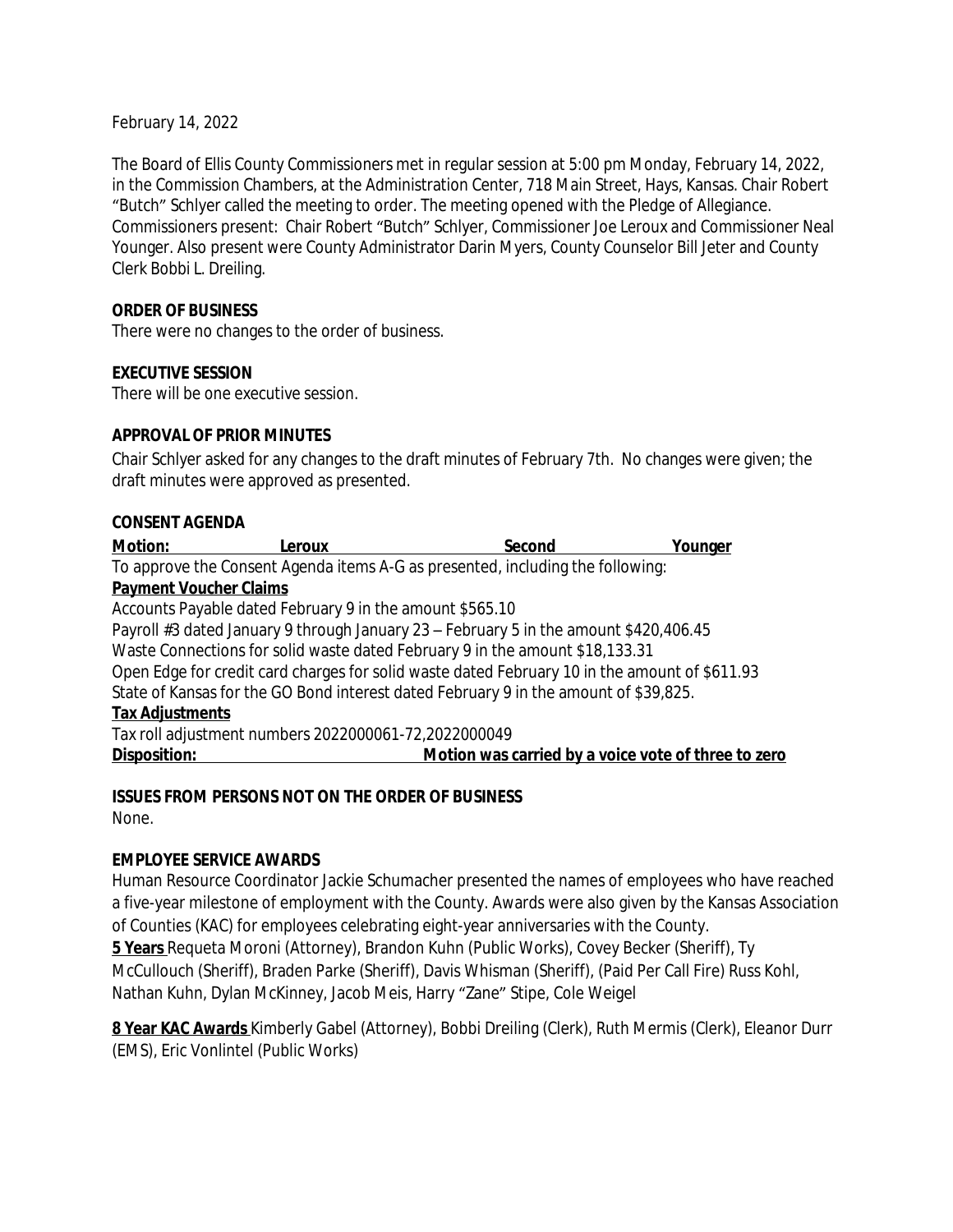**10 Years** Timothy Epperson (Public Works), Lance Fisher (Sheriff), (Paid Per Call Fire) Cole Dreiling, Justin Scheck

**15 Years** Thomas Garner (Sheriff), Brian Shannon (Sheriff), Brian Walker (Sheriff), (Paid Per Call Fire) Adam Napell, John Weber,

**16 Year KAC Awards** Garrett Brening (Sheriff)

**20 Years** Lucy Hutchison (Appraiser), Eugene Rupp (Appraiser), Robert Meyers (EMS), Carla Hearld (Health), Randall Newton (Sheriff)

**24 Year KAC Awards** Claudine Richmeier (EMS), Michael Leiker (IT), Donnetta Pfeifer (Public Works), Scott Braun (Sheriff)

**25 Years** Chris Brungardt (Public Works), Brad Ricke (Sheriff)

**30 Years** Randall Johnson (Public Works), Daniel Randa (Public Works), David Rupp (Public Works), Asher C. White (Sheriff)

**32 Year KAC Awards** Gregory Erbert (Building and Grounds)

**40 Years with Ellis County and KAC** Melvin Kinderknecht (Public Works)

# **ADMINISTRATIVE BUILDING HVAC UPGRADES**

County Administrative Darin Myers is requesting the award of the bid based on the RFP grading criteria and staff recommendations. Both vendors (Glassman and Werth) who responded to the RFP have stated they could complete the work before the end of 2022. The biggest impact to the schedule is the availability of the equipment as both vendors have stated some equipment is over 20 weeks out for delivery. Staff has reviewed the two proposals. After grading the proposals, staff is suggesting approving the proposal from Glassman Corporation. Money has been set aside out of the American Rescue Plan Act funds to complete this project. If the proposal suggested, which is also the low bid, to the commission is accepted, the base bid minus a deduction is \$1,228,149. A 10% contingency was requested to be included in addition to the base bid which would equal \$123,815. Staff is not suggesting any bid alternates be selected at this point. The total purchase order amount would be \$1,351,964. Justin Smith from Werth Plumbing and AC approached the Commission. Discussion was had on the RFP and the process. Joe Glassman and Tom O'Rosum with Glassman Corporation approached the Commission. Discussion was had on the RFP and the process.

**Motion:** Notion: Schlyer Second: Younger I move to award the bid for the HVAC upgrades at the Administrative Building to Glassman Corporation in the amount of \$1,351,964.

**Disposition: Motion passed by a voice vote of three to zero.**

# **ELLIS COUNTY HISTORICAL SOCIETY UPDATE**

Ellis County Liaison Brad Ricke and Interim Director Amanda Rupp with Ellis County Historical Society gave an update on the progress of the Ellis County Historical Society. They had their meeting and appointed their Officers and Trustees; raised \$7200 of the \$10,000 needed to purchase the PastPerfect Museum software licensing; got moved into their offices at Eagle Business Plaza; and are working on various grants. The Commissioners thanked them for the update.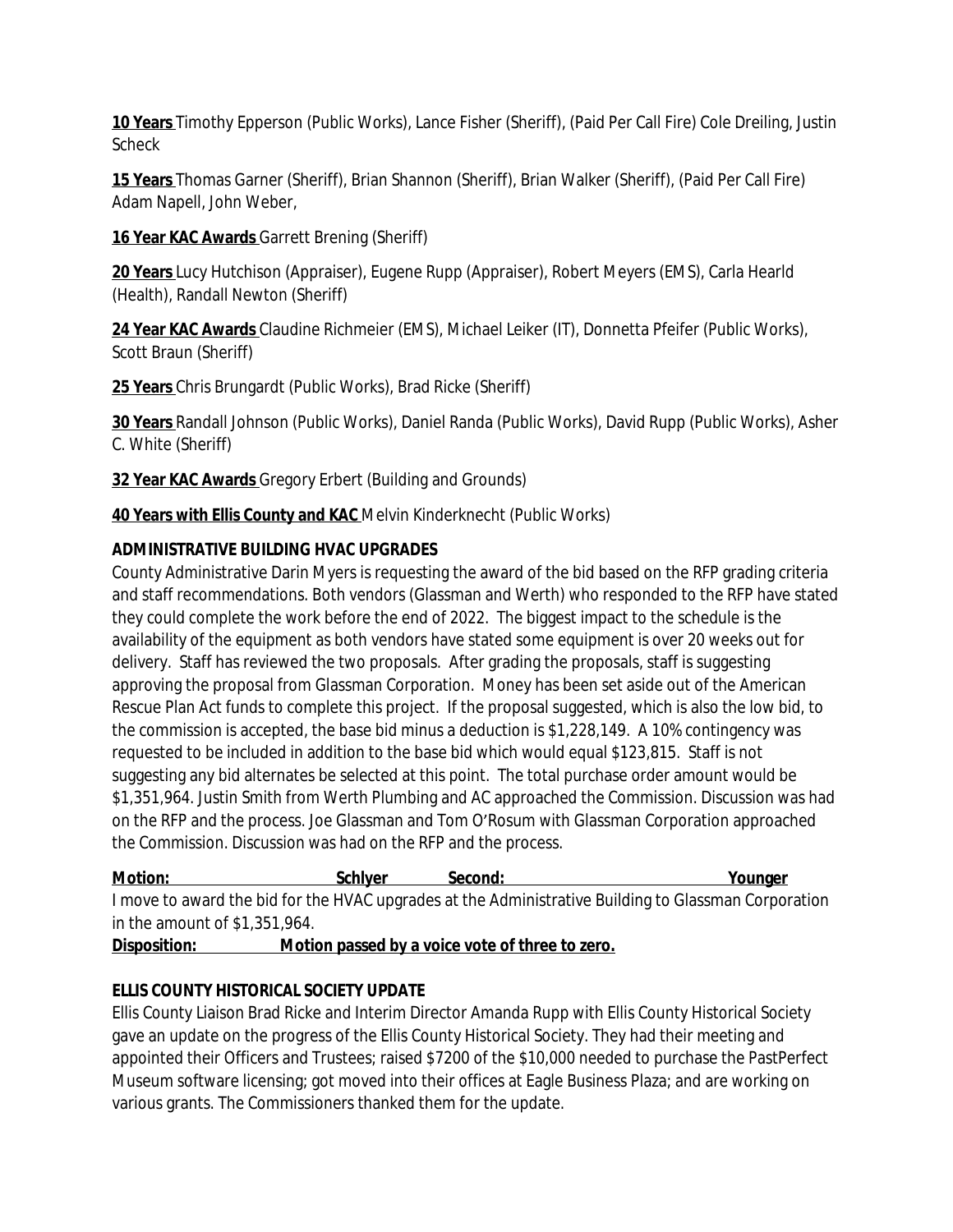## **COLD MIX REQUEST FOR PROPOSALS**

Public Works Director Brendan Mackay told the Commission that each year staff at Road and Bridge create a Request for Proposal (RFP) for creating the cold mix asphalt for use in the maintenance of the roadways. There is \$725,000 budgeted in the General Fund, \$150,000 from prior year purchase order and an estimated \$140,000 in the Federal Fund Exchange Program for the approximate total of \$1,015,000 for the project. Commissioners thanked Mackay for the information and told him to proceed.

## **2022 CIC PEOPLEWARE AGREEMENT**

Information Technology Director Mike Leiker presented to the Commission the annual contract from CIC for the 2022 CIC Peopleware Agreement. CIC is the core financial, tax and payroll accounting software, Register of Deeds Records Management software and Time Keeping software. This is a budgeted item in the IT budget every year. Schlyer asked if the support was good. Leiker indicated that he has heard of no complaints.

| <b>Motion:</b> | Younger                                         | Second: | Leroux                                                                                       |
|----------------|-------------------------------------------------|---------|----------------------------------------------------------------------------------------------|
|                |                                                 |         | I move the Commission approve the payment of \$60,350 for the 2022 CIC Peopleware Agreement. |
| Disposition:   | Motion passed by a voice vote of three to zero. |         |                                                                                              |

## **2022 SALARY ADJUSTMENTS**

County Administrator Darin Myers is asking the Commission to approve the 2022 staff and elected official's salary adjustments. The elected official's salary increase would have to be by an approved Resolution. With individual commission input, the following pay adjustments are to be considered for approval based on the personnel policy change. This is above what the Wage & Benefit committee has recommended. Employees would receive a step raise and a 6% COLA adjustment to both the EMS and general pay scales. For employees who are at their highest step within their pay grade, the attorneys who are in contract with the court system, medical directors, and to those individuals who are within their probationary periods will receive the 6% pay adjustment for COLA. These probationary employees are those who have started employment with Ellis County within the last six months, or those who have been promoted within the last six months. Regarding pay adjustments for elected officials' salaries, they can only be adjusted through a county resolution. The attached Resolution 22-05 includes a comparable increase to the elected officials' salaries as compared to all other employees. This proposal does not include the County Commissioners receiving a pay increase for 2022, and not count PTO, extended leave, compensatory time taken, and holidays as time worked in computing overtime hours. County staff has already eliminated the accrual of compensatory time. Schlyer gave a brief rundown of the Evergreen Study done about seven ago. Leroux commented that there are 669 years of combined years for the employees that came up earlier to accept their awards for their years of service and said anything that we can do to retain these employees is worth doing these salary adjustments. Younger said this is well needed and has seen several employees leave and go to other jobs because of the pay.

| <b>Motion:</b> | Leroux                                          | Second: | Younger                                                                                              |
|----------------|-------------------------------------------------|---------|------------------------------------------------------------------------------------------------------|
|                |                                                 |         | I move to adopt Resolution 22-05 to adjust salaries for elected officials and to approve the general |
|                |                                                 |         | budget adjustments for the 2022 salary adjustments starting with the April 3rd pay period.           |
| Disposition:   | Motion passed by a voice vote of three to zero. |         |                                                                                                      |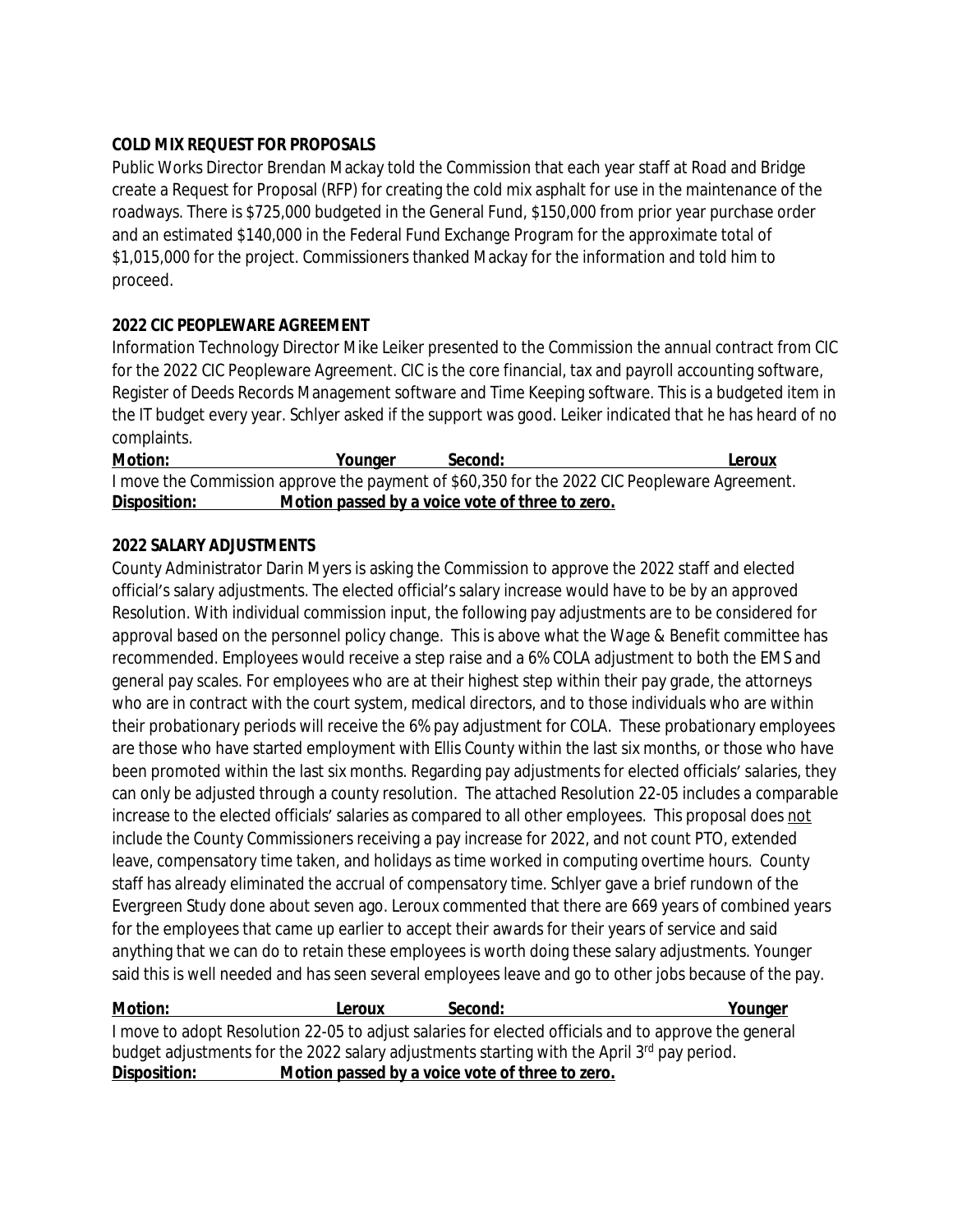# **RESOLUTION 2 2-05**

# **RESOLUTION OF THE BOARD OF ELLIS COUNTY COMMISSIONERS**

**WHEREAS,** the Board of County Commissioners of Ellis County, Kansas, may transact all County business and perform all powers of local legislation and administration it deems appropriate subject only to the limitations, restrictions or prohibitions listed in K.S.A. 19-101 (a), and

**WHEREAS,** there is no limitation, restriction or prohibition regarding the setting of annual salaries for county elected officials, and

**WHEREAS,** the Board of County Commissioners has adopted a pay plan and a policy for administration of that pay plan,

**NOW, THEREFORE, BE IT RESOLVED BY THE BOARD OF COUNTY COMMISSIONERS OF ELLIS COUNTY, KANSAS,** that the salaries of Ellis County Elected Officials for 2022 shall be:

| <b>County Commissioner</b>             | \$19,036 |
|----------------------------------------|----------|
| <b>County Attorney</b>                 | \$99,376 |
| <b>County Clerk</b>                    | \$69,563 |
| <b>County Clerk - Election Stipend</b> | \$10,000 |
| <b>County Treasurer</b>                | \$69,011 |
| <b>Register of Deeds</b>               | \$62,607 |
| <b>Sheriff</b>                         | \$93,855 |

**BE IT FURTHER RESOLVED** that the adjusted salaries stated above shall be effective April 3rd, 2022.

**BE IT FURTHER RESOLVED** that all Ellis County Elected Officials on the County Health Insurance Plan will be responsible for paying 14% of their monthly premium with said obligation to be withheld from their paycheck unless mandates of the health plan require an employee contribution of less than this amount depending on the choice of coverage.

Dated this 14<sup>th</sup> day of February 2022.

BOARD OF COUNTY

**COMMISSIONERS** 

/s/Robert "Butch" Schlyer, Chair /s/Neal Younger, Commissioner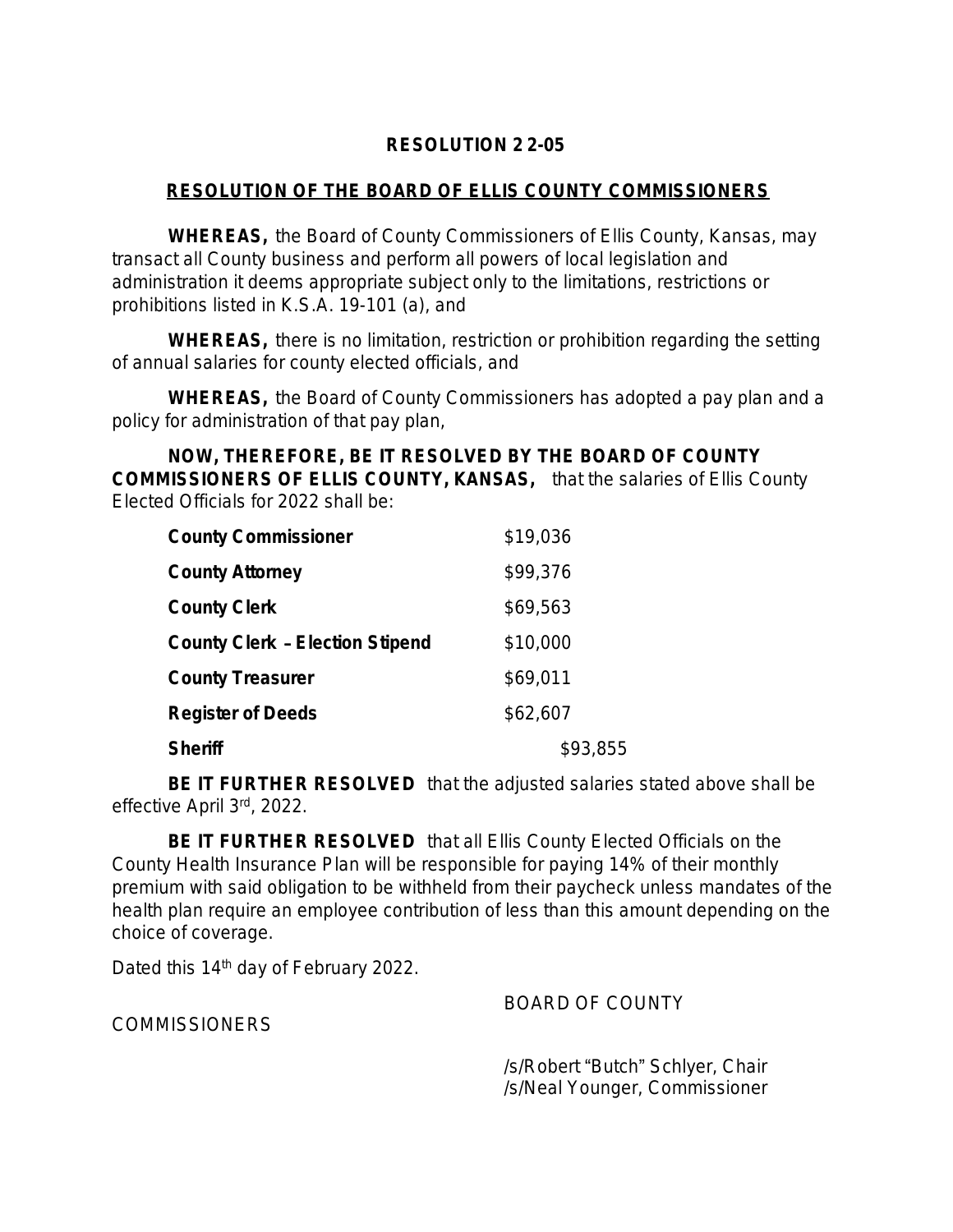ATTEST: /s/Bobbi L. Dreiling, County Clerk

## **UPDATED OPIOID RESOLUTION**

County Administrator Myers gave an update on the Opioid Resolution that was approved on December 20, 2021. Since that time, the resolution was sent to the Attorney General's office as well to legal counsel with KAC. It was discovered the resolution did not include a certification that the County has or would anticipate incurring at least \$500 in remediation expenses. They sent a new resolution to rectify the anticipated remediation expenses which could occur.

**Motion: Schlyer Second: Younger** I move to adopt Resolution 22-06 to include the acknowledgement of remediation expenses for Ellis County.

**Disposition: Motion passed by a voice vote of three to zero.**

# **RESOLUTION NO. 22-06**

# **A RESOLUTION OF ELLIS COUNTY KANSAS, APPROVING THE EXECUTION AND DELIVERY OF AN AGREEMENT TO RELEASE AND ASSIGN THE COUNTY'S OPIOID CLAIMS TO THE KANSAS ATTORNEY GENERAL AND CERTIFYING COSTS ATTRIBUTABLE TO SUBSTANCE ABUSE AND ADDICTION MITIGATION IN EXCESS OF \$500.**

**WHEREAS**, in 2021, the Kansas Legislature enacted HB 2079, the Kansas Fights Addiction Act (the "Act"), authorizing litigating municipalities such as Ellis County to access opioid litigation settlement funds and become eligible for certain state grants by entering an agreement releasing the county's opioid litigation claims to the Attorney General and assigning any future opioid litigation claims to the Attorney General (the "Agreement"); and

**WHEREAS**, Ellis County sustained damages related to the opioid epidemic; and

**WHEREAS**, Ellis County desires to enter an Agreement releasing and assigning its Claims to the Attorney General in order to access opioid litigation settlement funds and become eligible for certain state grants;

## **BE IT RESOLVED BY THEGOVERNING BODYOF ELLISCOUNTY, KANSAS:**

**Section 1. Authorization of the Agreement**. Ellis County hereby authorizes the release of its legal claims arising from covered conduct to the Attorney General, and the assignment of any future legal claims arising from covered conduct to the Attorney General, pursuant to the Agreement by and between the Attorney General and Ellis County in substantially the form presented to and reviewed by the governing body at this meeting (copies of this document shall be on file in the records of the County), with such changes therein as shall be reviewed by the County Attorney and the officials of the County executing such documents.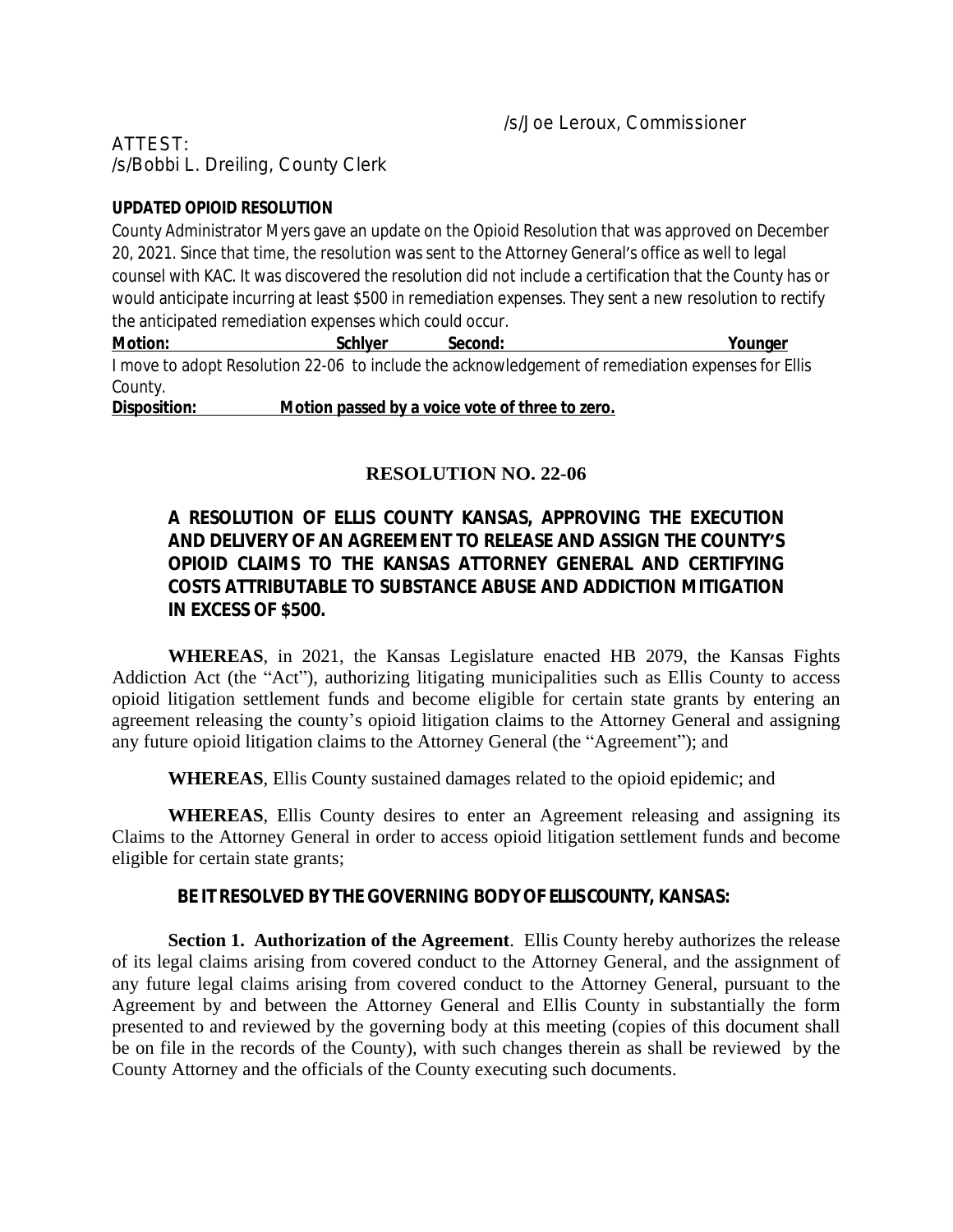**Section 2. Execution of the Agreement**. The County Clerk is hereby authorized and directed to execute, seal, attest and deliver the Agreement in substantially the form presented to and reviewed by the governing body at this meeting and such other settlement agreements, documents, certificates and instruments as may be necessary and desirable to carry out and comply with the intent of this Resolution, for and on behalf of Ellis County.

**Section 3. Certification of Costs and Expenses**. Ellis County hereby certifies that it has incurred costs and expenses related to substance abuse or addiction mitigation in excess of \$500 and Ellis County can utilize the opioid litigation settlement funds for the lawful purposes established in the Kansas Fights Addiction Act and the settlement agreements. The County Clerk is hereby authorized to execute, seal, attest and deliver such other documents, certificates and instruments as may be necessary and desirable to certify these costs and expenses or similar costs and expenses, for and on behalf of Ellis County.

**Section 4. Effective Date**. This Resolution shall be in full force and effect from and after its adoption.

**Section 5. ADOPTED** this 14<sup>th</sup> day of February 2022 and **SIGNED** by the County Clerk.

> BOARD OF COUNTY COMMISSIONERS /s/Robert "Butch" Schlyer, Chair /s/Neal Younger, Commissioner /s/Joe Leroux, Commissioner

ATTEST: /s/Bobbi L. Dreiling, County Clerk

## **COUNTY ADMINISTRATOR REPORT**

No Report.

## **COUNTY COMMISSION REPORTS**

Leroux attended Imagine Ellis County Town Hall meeting, visited with Amanda Rupp with the Historical Society, met with two representatives with the NW Kansas Planning and Development Commission Jerry Hrabe and Dan Steffens; and met with Myers and Mackay and travelled around Ellis County and looked at road and bridges. Younger attended Imagine Ellis County Town Hall meeting. Schlyer had no report.

# **EXECUTIVE SESSION**

| <b>Motion:</b>                    | Leroux | Second: | Younger                                                                                                  |
|-----------------------------------|--------|---------|----------------------------------------------------------------------------------------------------------|
|                                   |        |         | To recess into Executive Session for 15 minutes under the following exception to the Kansas Open         |
|                                   |        |         | Meeting Act pursuant to the acquisition of real estate with the subject to be discussed during executive |
|                                   |        |         | session potential purchase of land. Those persons to attend are Chair Butch Schlyer, Commissioner Neal   |
|                                   |        |         | Younger, Commissioner Joe Leroux, County Counselor Bill Jeter, Brendan Mackay and County                 |
| <b>Administrator Darin Myers.</b> |        |         |                                                                                                          |

**Disposition: Motion passed by a voice vote of two to zero.**

The Executive Session started at 6:25 pm.

The Open Session resumed at 6:40 pm with no action taken.